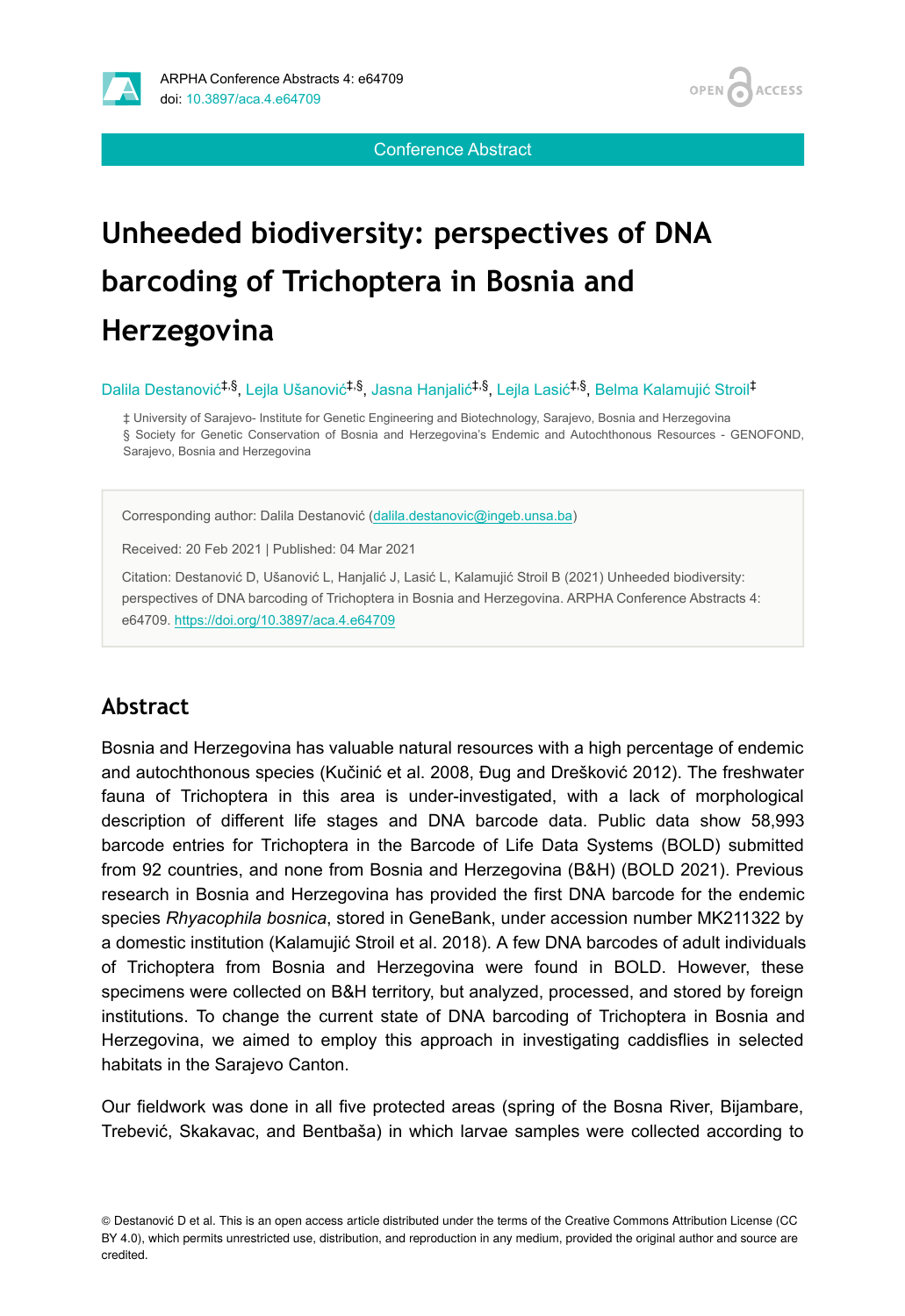the AQEM sampling methodology. The standard animal DNA barcode was successfully obtained using degenerated primers LCO1490- JJ and HCO2198-JJ (Astrin and Stüben 2008).

Out of 684 collected individuals (313 Trebević, 130 spring of the Bosna River, 117 Bijambare, 71 Bentbaša, 53 Skakavac), a subset of specimens were sequenced. We uncovered 14 different taxa, 11 genera and six families (Limnephilidae, Glossosomatidae, Rhyacophilidae, Goeridae, Hydropsychidae, Polycentropodidae). The preliminary data of Trichoptera composition in the Sarajevo Canton indicated species richness. Based on our sequential data, a new subspecies was discovered in two investigated areas (Valladolid et al. 2020), proving that Trichoptera species diversity in our country is far from entirely uncovered. The benefit and power of the DNA barcoding approach are that it can pinpoint the areas of vast and unknown species diversity more economically, both financially and temporarily, than the morphological approach. Therefore, we believe that it is critical to support the development of DNA barcoding for the bioassessment of freshwater ecosystems in Bosnia and Herzegovina.

Several problems prevented us from exploiting sequential data to the fullest. Despite a general notion among scientists that European Trichoptera species are well covered in the BOLD database, most of the sequences we obtained were absent from the database. Secondly, we recognized that morphological data about the larval developmental stage of B&H Trichoptera species are largely missing. The unified, updated, and complete data on this order of insects is urgently needed. However, insufficient financial support by governmental institutions and lack of systematic approach to barcoding the wildlife of Bosnia and Herzegovina hampers this process.

Further attempts to collaborate with the stakeholders can be crucial with profound and substantial implications for biomonitoring of aquatic macroinvertebrates in general. New approaches, such as novel DNA barcoding-based methodology can fill an important gap in our knowledge of Balkan caddisflies haplotypes, lineages, and their diversification and distribution patterns.

#### **Keywords**

Trichoptera, Bosnia and Herzegovina, DNA barcoding

### **Presenting author**

Dalila Destanović

### **Presented at**

1st DNAQUA International Conference (March 9-11, 2021)